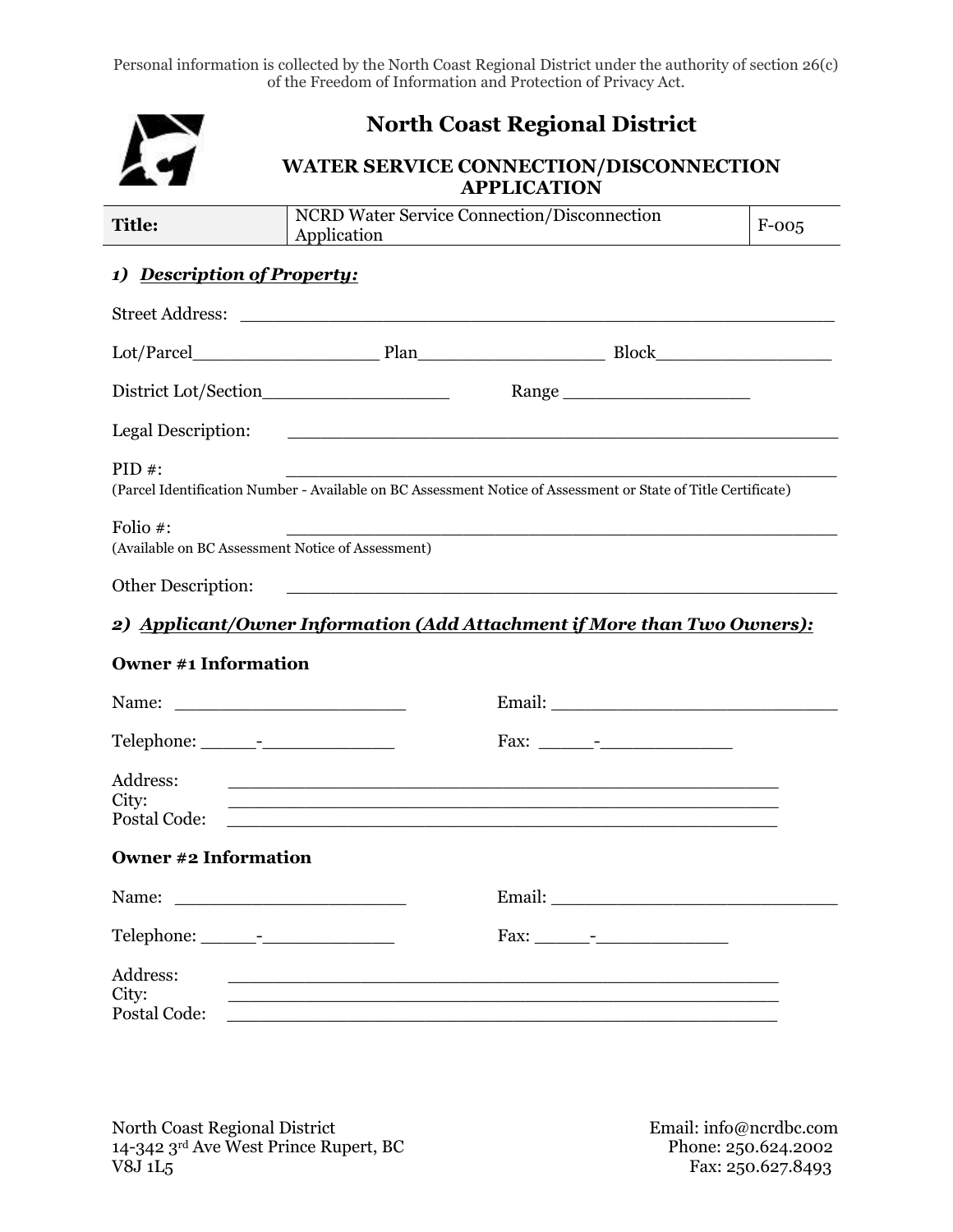#### *3) Application for the Following Service:*

- $\Box$  New water connection
- $\Box$  Turn-on existing water connection
- $\Box$  Turn-off existing water connection
- $\Box$  Disconnection
- $\Box$  Other (Provide description):

## *4) Classification:*

- $\Box$  Single family dwelling
- $\Box$  Duplex, townhouse, mobile home, or trailer
- $\Box$  Boarding house, suites, apartments, or lodge
- $\Box$  Hotel, motel, or cabin
- $\Box$  Institutional, school, church, or hospital
- $\Box$  Office building
- $\Box$  Commercial building
- $\Box$  Other (Provide description):

#### *5) Connection, Turn-on, and Shut-off Fees:*

- a) New 3/4" connection: \$1,200.00
- b) New 1" connection: \$1,800.00
- c) New connections over 1": \$2,000.00 (Minimum)
- d) Disconnection: \$500.00
- e) Each shut off requested: No charge
- f) Each turn on requested: No charge

*\*Additional costs will be incurred for fittings and installations.* 

## *6) Applicant's Consent and Authorization:*

- $\Box$  I have completed all sections of this application form.
- $\Box$  I agree to comply with all applicable NCRD bylaws and regulations in relation to water service connections and water servicing.

 $\_$  , and the set of the set of the set of the set of the set of the set of the set of the set of the set of the set of the set of the set of the set of the set of the set of the set of the set of the set of the set of th  $\_$  , and the set of the set of the set of the set of the set of the set of the set of the set of the set of the set of the set of the set of the set of the set of the set of the set of the set of the set of the set of th

 $\_$  , and the set of the set of the set of the set of the set of the set of the set of the set of the set of the set of the set of the set of the set of the set of the set of the set of the set of the set of the set of th  $\_$  , and the set of the set of the set of the set of the set of the set of the set of the set of the set of the set of the set of the set of the set of the set of the set of the set of the set of the set of the set of th

- $\Box$  I agree to provide a deposit to the NCRD the total cost of service prior to commencement of work.
- $\Box$  I agree to pay any additional costs incurred in relation to the water connection performed and material supplied by the NCRD.
- $\Box$  I understand that this connection is subject to random re-inspection by the NCRD and agree to cooperate to ensure inspection is possible.